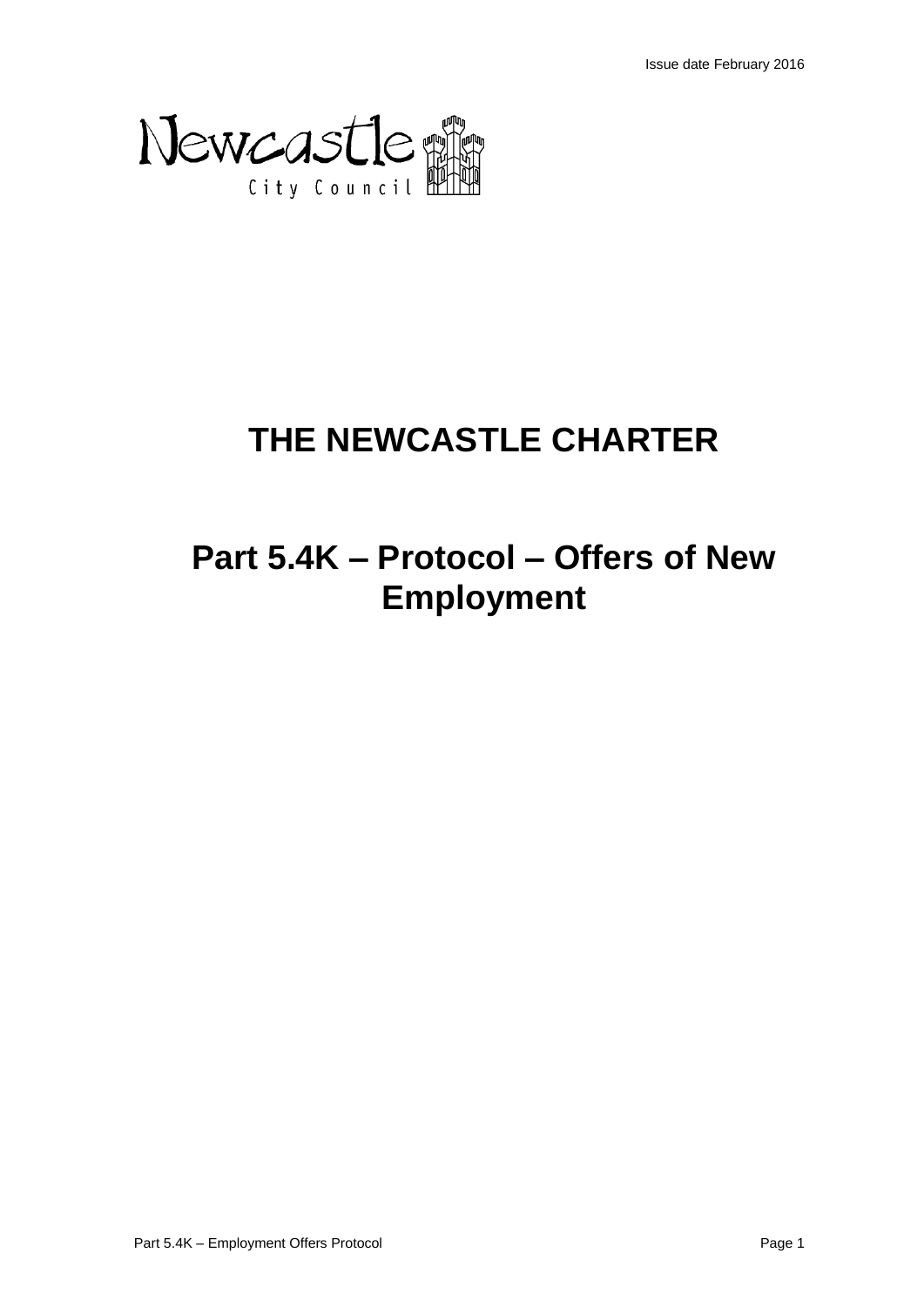### **Notes: -**

**This constitutes a local protocol and is not part of the code of conduct for members under the Localism Act 2011.** 

It provides guidance on how members should deal with offers of new employment.

## **Authorisation**

This was originally approved by City Council on 24 May 2006. Minor changes were made in 2008 to reflect the revised Members' Code of Conduct.

Further changes have been made in 2012 to reflect the new Members' Code of Conduct.